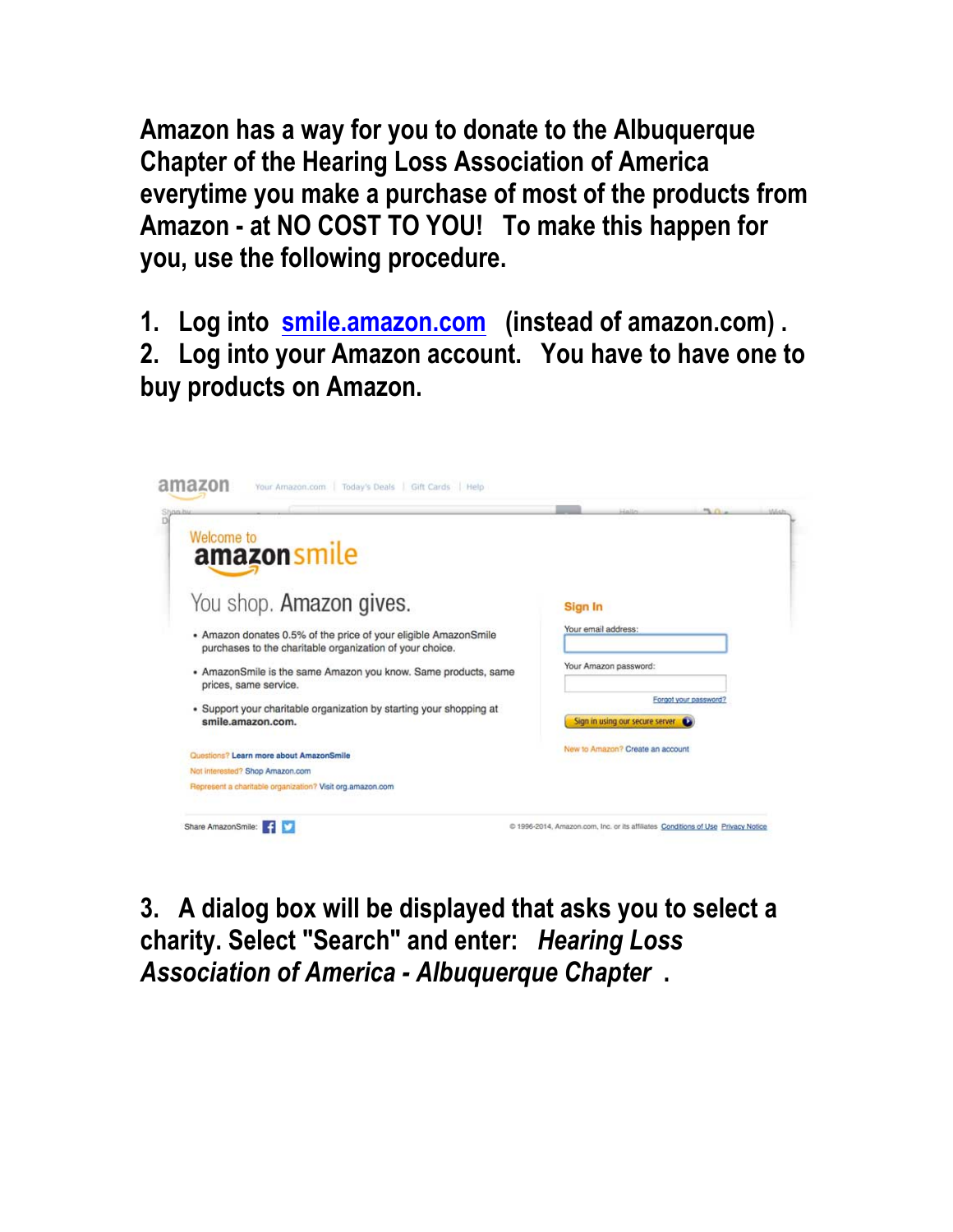

**4. When this charity is displayed, ignore the fact that it shows a Corrales address - this address is displayed because of the way that our nonprofit status with the IRS was set up. Click the "Select"**